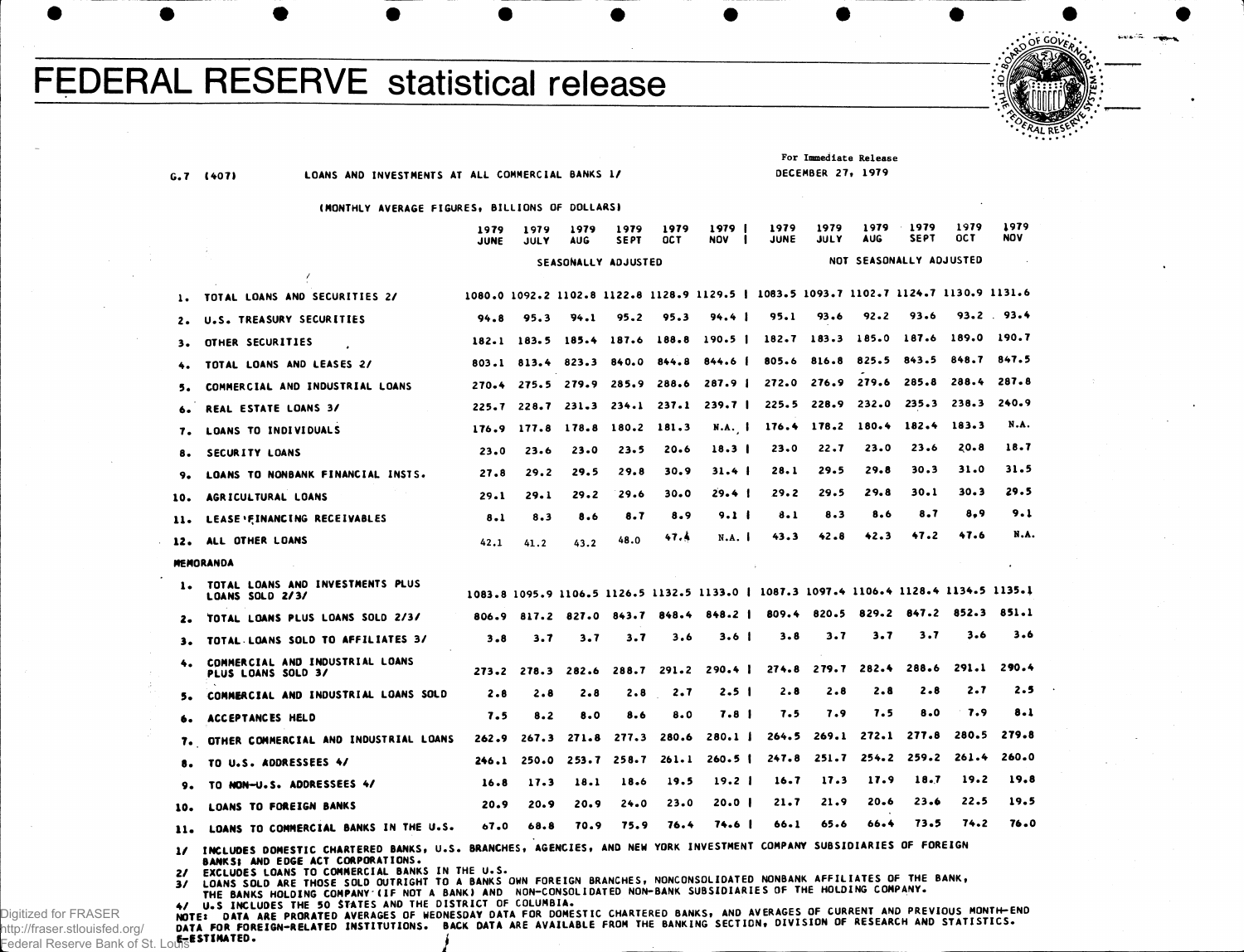G.7 (407)A LOANS AND INVESTMENTS AT DOMESTICALLY CHARTERED COMMERCIAL BANKS DECEMBER 27, 1979

**T** 

## **(AVERAGE S OF WEDNESDA Y FIGURES , BILLION S OF DOLLARS )**

| 1979<br><b>JUNE</b> | 1979<br><b>JULY</b> | 1979<br><b>AUG</b>  | 1979 1979<br>SEPT | OCT | 1979 1<br><b>NOV</b> | JUNE | 1979 1979 1979<br><b>JULY</b> | <b>AUG</b> | 1979<br><b>SEPT</b>     | 1979<br><b>OCT</b> | 1979<br><b>NOV</b> |
|---------------------|---------------------|---------------------|-------------------|-----|----------------------|------|-------------------------------|------------|-------------------------|--------------------|--------------------|
|                     |                     | SEASONALLY ADJUSTED |                   |     |                      |      |                               |            | NOT SEASONALLY ADJUSTED |                    |                    |

|     | TOTAL LOANS AND SECURITIES 2/                         |         |         |                         |               |      |                                         | 1021.6 1032.4 1041.5 1056.4 1061.8 1064.3   1024.8 1033.5 1042.3 1058.7 1063.7 1066.6 |          |                                         |       |                        |       |
|-----|-------------------------------------------------------|---------|---------|-------------------------|---------------|------|-----------------------------------------|---------------------------------------------------------------------------------------|----------|-----------------------------------------|-------|------------------------|-------|
| 2.  | U.S. TREASURY SECURITIES                              | 93.3    | 93.8    |                         | $92.7$ $93.7$ | 93.7 | 92.7 <sub>1</sub>                       | 93.7                                                                                  | 92.2     | 90.8                                    | 92.1  | 91.5                   | 91.7  |
| 3.  | OTHER SECURITIES                                      | 180.7   | 182.1   |                         |               |      |                                         | 184.0 186.0 187.0 188.8   181.3 181.9 183.6 186.0 187.2 189.0                         |          |                                         |       |                        |       |
|     | 4. TOTAL LOANS AND LEASES 2/                          |         |         |                         |               |      |                                         | 747.6 756.4 764.8 776.8 781.1 782.7   749.8 759.5 767.9 780.7 785.0 785.9             |          |                                         |       |                        |       |
| 5.  | COMMERCIAL AND INDUSTRIAL LOANS                       |         |         |                         |               |      | 237.0 241.0 244.0 248.3 250.0 249.1     |                                                                                       |          | 238.7 242.4 244.0 248.3 249.8 249.1     |       |                        |       |
| 6.  | REAL ESTATE LOANS                                     |         |         |                         |               |      |                                         | 225.7 228.7 231.3 234.1 237.1 239.7   225.5 228.9 232.0 235.3 238.3                   |          |                                         |       |                        | 240.9 |
| 7.  | LOANS TO INDIVIDUALS                                  | 176.9   |         | 177.8 178.8 180.2 181.3 |               |      | N.A. 1                                  |                                                                                       |          | 176.4 178.2 180.4 182.4 183.3           |       |                        | N.A.  |
|     | 8. SECURITY LOANS                                     | 21.3    | 21.9    | 21.1                    | $21 - 8$      | 19.4 | 17.3 <sub>1</sub>                       | 21.4                                                                                  | 21.0     | 21.3                                    | 22.0  | 19.6                   | 17.7  |
| 9.  | LOANS TO NONBANK FINANICAL INSTS.                     | 27.1    | 28.3    | 28.6                    | 29.0          | 29.4 | $29.4 \text{ }$                         | 27.3                                                                                  | $28 - 6$ | 28.9                                    |       | $29.5$ 29.5            | 29.5  |
| 10. | AGRICULTURAL LOANS                                    | 29.1    | 29.1    | 29.2                    | 29.6          | 30.0 | $29.4 \text{ }$                         | 29.2                                                                                  | 29.5     | 29.8                                    | 30.1  | 30.3                   | 29.5  |
| 11. | LEASE FINANCING RECEIVABLES                           | 8.1     | 8.3     | 8.6                     | $8 - 7$       | 8.9  | 9.1 <sub>1</sub>                        | $8 - 1$                                                                               | 8.3      | 8.6                                     | 8.7   | 8.9                    | 9.1   |
|     | 12. ALL OTHER LOANS                                   | 22.4    | 21.5    | 23.3                    | 25,0          | 25.0 | N.A.                                    | 23.2                                                                                  | 22.5     | 22.9                                    | 24.3  | 25.3<br>$\sim 10^{-1}$ | N.A.  |
|     | <b>MEMORANDA</b>                                      |         |         |                         |               |      |                                         |                                                                                       |          |                                         |       |                        |       |
| 1.  | TOTAL LOANS AND INVESTMENTS<br>PLUS LOANS SOLD 2/3/   |         |         |                         |               |      |                                         | 1025.4 1036.1 1045.2 1060.2 1065.4 1067.8   1028.6 1037.3 1046.0 1062.5 1067.3 1070.1 |          |                                         |       |                        |       |
|     | 2. TOTAL LOANS PLUS LOANS SOLD 2/3/                   |         |         |                         |               |      |                                         | 751.4 760.2 768.5 780.5 784.7 786.3   753.6 763.2 771.6 784.4 788.6 789.4             |          |                                         |       |                        |       |
|     | 3. TOTAL LOANS SOLD TO AFFILIATES 3/                  | $3 - 8$ | $3 - 7$ | 3.7                     | 3.7           | 3.6  | 3.6 <sub>1</sub>                        | 3.8                                                                                   | 3.7      | 3.7                                     | 3.7   | 3.6                    | 3.6   |
| 4.  | COMMERCIAL AND INDUSTRIAL LOANS<br>PLUS LOANS SOLD 3/ | 239.9   | 243.7   | 246.8                   |               |      | $251.0$ $252.7$ $251.6$                 |                                                                                       |          | $241.5$ $245.2$ $246.8$ $251.0$ $252.5$ |       |                        | 251.6 |
| 5.  | COMMERCIAL AND INDUSTRIAL LOANS SOLD                  | $2 - 8$ | 2.8     | $2 - 8$                 | $2 - 8$       | 2.7  | 2.5 <sub>1</sub>                        | 2.8                                                                                   | $2 - 8$  | 2.8                                     | 2.8   | 2.7                    | 2.5   |
| 6.  | ACCEPTANCES HELD                                      | 3.8     | 4.5     | 4.3                     | 4.6           | 3.6  | 3.5 <sub>1</sub>                        | 3.6                                                                                   | $4 - 1$  | 3.7                                     | 4.0   | $3 - 7$                | 3.9   |
|     | 7. OTHER COMMERCIAL AND INDUSTRIAL LOANS              | 233.3   |         |                         |               |      | $236.5$ $239.7$ $243.7$ $246.4$ $245.6$ |                                                                                       |          | $235 - 1$ $238 - 3$ $240 - 3$           | 244.3 | 246.1                  | 245.2 |
|     | 8. TO. U.S. ADDRESSEES 4/                             |         |         |                         |               |      |                                         | 227.0 230.2 233.3 237.3 239.4 238.7   228.8 232.1 234.0 237.8 239.4                   |          |                                         |       |                        | 238.2 |

**10. LOAN S TO FOREIG N BANKS 6 .9 7 . 0 7.0 7 .5 7 .6 7.4 6 . 9 7 .2 7.1 7 .6 7 .8 7 .5 lie LOAN S TO COMMERCIA L BANKS IN THE U.S . 51.1 52.3 53.4 58.9 57.6 58.0** 

**9. TO NON-U.S . ADDRESSEE S 4/ 6 . 2 6 . 3 6 . 4 6 . 4 7 . 0 7.0 6 . 2 6 . 2 6 .3 6 .6 6 .7 7 . 0** 

1/ DOMESTICALLY CHARTERED BANKS ARE THOSE WITH NATIONAL OR STATE CHARTERS WHETHER FOREIGN OWNED OR DOMESTICALLY OWNED.

**2/ EXCLUDE S LOAN S TO COMMERCIA L BANK S IN T HE U.S .**

3/ LOANS SOLD ARE THOSE SOLD OUTRIGHT TO A BANKS OWN FOREIGN BRANCHES, NON-CONSOLIDATED NONBANK AFFILIATES OF THE BANK,<br>THE BANKS HOLDING COMPANY (IF NOT A BANK) AND NON-CONSOLIDATED NONBANK SUBSIDIARIES OF THE HOLDING COM

**4 / U.S . INCLUDE S THE 50 STATES A ND T H E DISTRIC T OF COLUMBIA .**

**NOTE : DATA N OT AVAILABL E SEPARATEL Y WHER E DASHE S A R E SHOWN . E-ESTIMATED .**